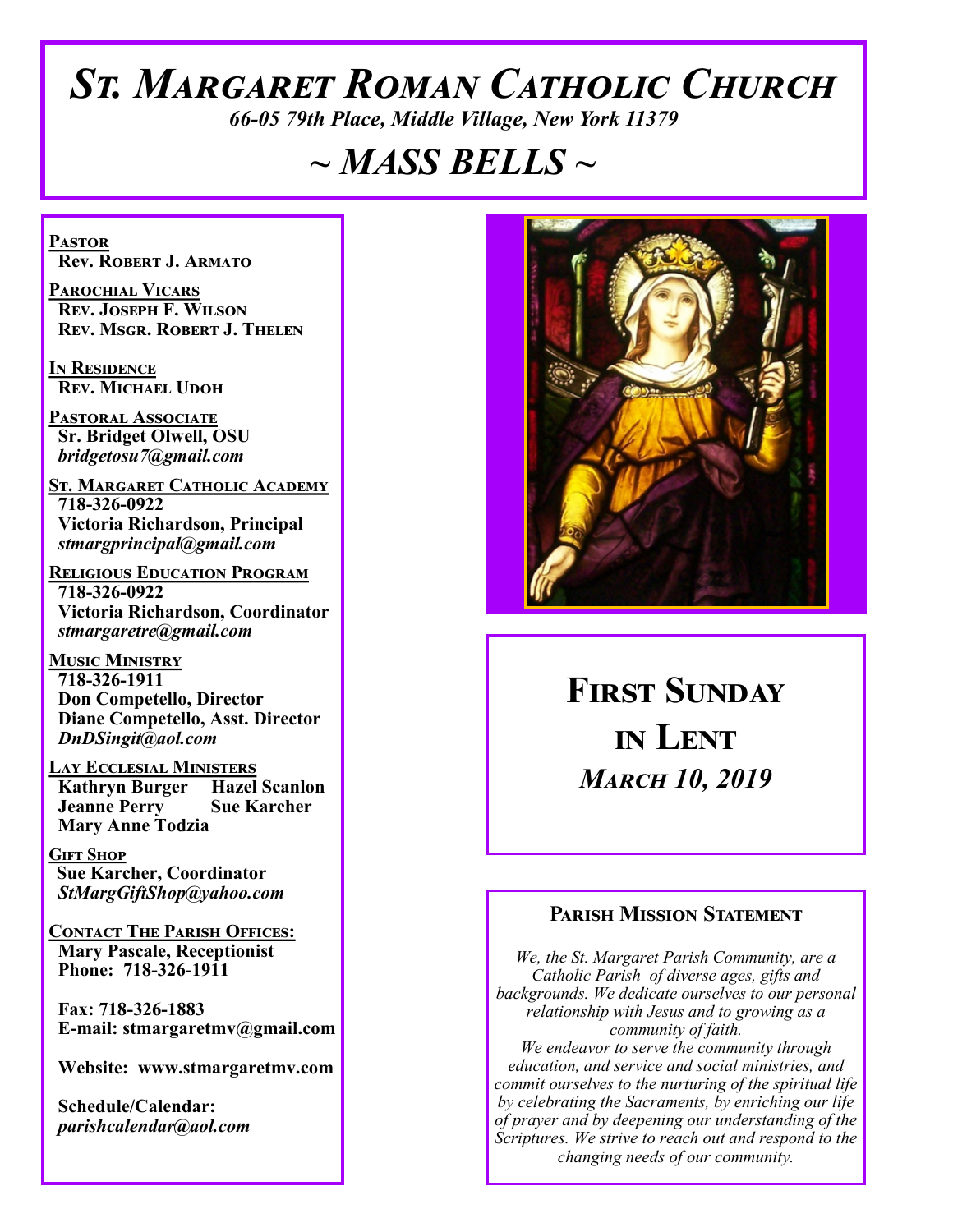# *MASSES FOR THE WEEK*

| SUN.<br>7:30<br>9:00         | <b>MARCH 10 - FIRST SUNDAY IN LENT</b><br><b>Erich Steigerwald</b><br>Antonino Catalano/Anna Scarpa/Santo e<br>Filippa Cracchiolo/Maria Caleca/ |
|------------------------------|-------------------------------------------------------------------------------------------------------------------------------------------------|
| 10:30                        | Michael Gunning                                                                                                                                 |
| <b>NOON</b>                  | People of the Parish                                                                                                                            |
| 5:00PM                       | <b>Anatoliusz Girsz</b>                                                                                                                         |
| MON.                         | <b>MARCH 11 - LENTEN WEEKDAY</b>                                                                                                                |
| 7:00                         | John Downer                                                                                                                                     |
| 9:00                         | Pat O'Brien (ANNI)                                                                                                                              |
| TUE.                         | <b>MARCH 12 - LENTEN WEEKDAY</b>                                                                                                                |
| 7:00                         | Anna Nick & Franziska Stalzer                                                                                                                   |
| 9:00                         | <b>Welfare of Frank Miller (BIRTH)</b>                                                                                                          |
| 9:30                         | Stations of the Cross (Italian)                                                                                                                 |
| WED.                         | <b>MARCH 13 - LENTEN WEEKDAY</b>                                                                                                                |
| 7:00                         | Ruth O'Hehir                                                                                                                                    |
| 9:00                         | <b>Biagio Lucci</b>                                                                                                                             |
| THU.                         | <b>MARCH 14 - LENTEN WEEKDAY</b>                                                                                                                |
| 7:00                         | Jeanette Tavarone                                                                                                                               |
| 9:00                         | Angelina Fischetti                                                                                                                              |
| FRI.<br>7:00<br>9:00<br>9:30 | <b>MARCH 15 - LENTEN WEEKDAY/</b><br><b>ABSTINENCE</b><br>John Downer<br>Joseph Russo<br>Stations of the Cross (English)                        |
| SAT.                         | <b>MARCH 16 - LENTEN WEEKDAY</b>                                                                                                                |
| 9:00                         | COLLECTIVE: Joseph Russo/                                                                                                                       |
| 5:00PM                       | Eta M. Tierney                                                                                                                                  |
| SUN.                         | <b>MARCH 17 - SECOND SUNDAY IN LENT</b>                                                                                                         |
| 7:30                         | Dscd. of the Rice and Minogue Families                                                                                                          |
| 9:00                         | Daniele Bussa/Pellegrino e Giuseppa                                                                                                             |
|                              | Benfari/                                                                                                                                        |

5:00PM People of the Parish

**During Lent, we will have Stations of the Cross on Tuesday, at 9:30 am in Italian, and on Friday at 9:30 am in English.** 



# **PARISH INFORMATION**

**Rectory Office Hours Monday - Friday - 9 am to Noon, and 1 pm to 5pm Tuesday & Wednesday evenings 5-7pm Saturday - by appointment Sunday - closed**

**CONFESSIONS** - Saturday, 4-4:45 pm or by appointment with a priest.

**NOVENA** to Our Lady of the Miraculous Medal Mondays after the 9am Mass.

**BAPTISMS** take place on the 1st and 3rd Sundays of the month. Please call the rectory for an appointment and to register your child.

**WEDDINGS MUST** be scheduled at least six months in advance by appointment with a priest or a deacon. Please call the rectory office. For marriage preparation information visit www.pre-cana.org.

**THE ENGLISH CHOIR** rehearses on Tuesday, at 7 pm in the Church. Tenors and baritones needed!

**IL CORO ITALIANO** prattica ogni Domenica prima della Messa Italiana.

**THE YOUTH CHOIR** rehearses on Thursday, from 6-7 pm in the Church. For more info, DnDsingit@aol.com

**BOY SCOUT TROOP #119** meets on Tuesdays from 7:15-9 pm in the Parish Hall. New members are welcome, age 10 1/2 & up. Call Mr. Krzewski, 718-894-4099.

**CUB PACK #119** meets on Mondays from 7-8:30 pm in the Parish Hall. New members welcome, age 6 to 10-1/2. Call Mr. Krzewski, 718-894-4099.

**SENIOR CITIZENS** meet every Wednesday at 12 Noon in the Parish Center.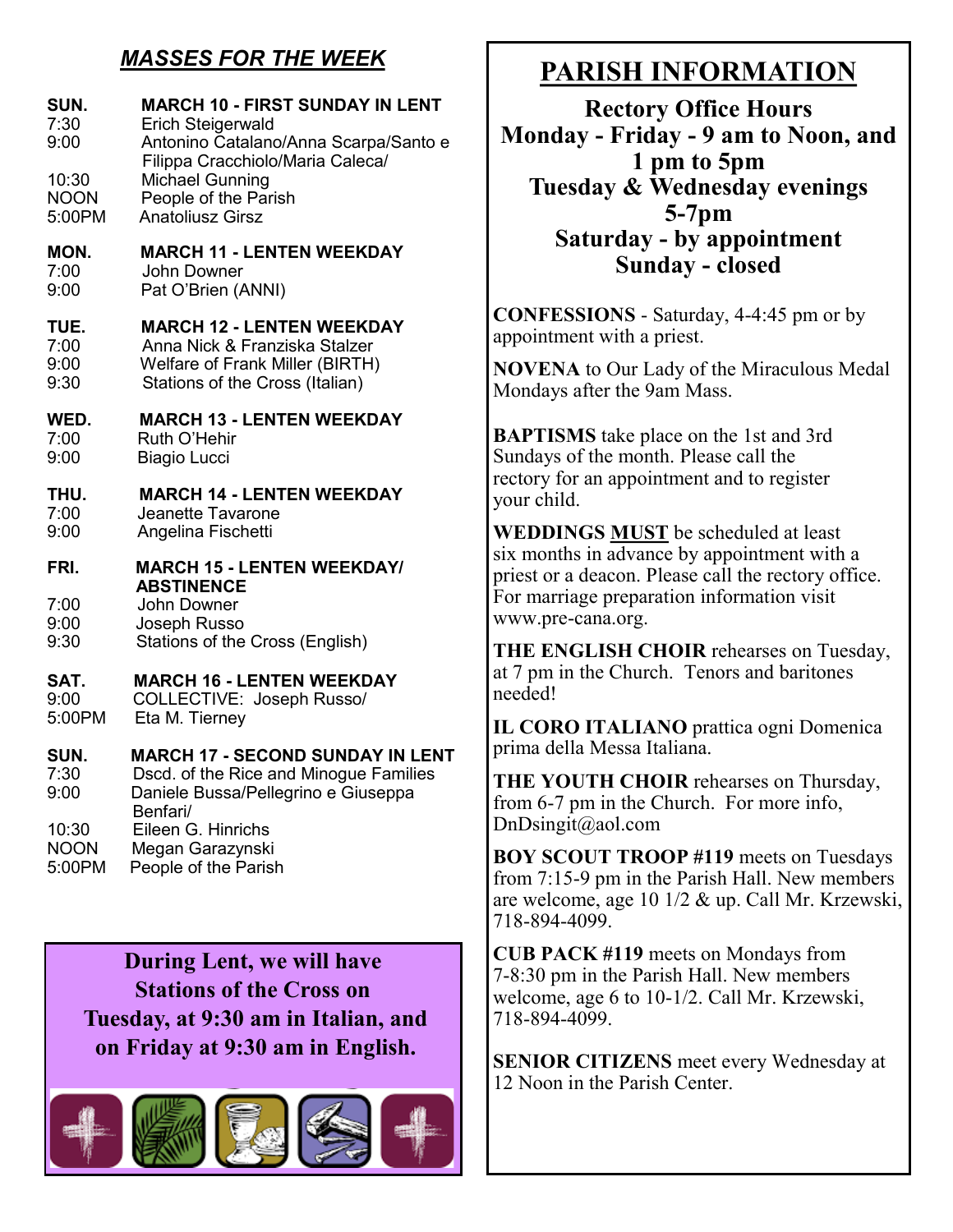# PLEASE PRAY FOR OUR SICK

Karen Guarascio, Connie Faccibene, Linda Frazier, Cari Ann Falk-LoBello, Glen Falk, Ronald Frazier, Robert Sabini, Lee Falk, Scott White, Baby McKinley Kelleher, Sean Harrison, Justin James Quirke, Elizabeth Ott, Marion Caracciola, Baby Keila Mary Champoli, The Ferrugio Family, Sandra Slattery, Richard Santangelo, Joseph Simon, James Taylor, James Leung, Dr. Joan Virostko, Alfie Poje, Margaret Cosentino, Ann Pompeo, Larry Dumbra, Bob Marvin, Joseph O'Brien, Katie Bryzgornia, Daniel Fox, Domenica Millitello, Caterina D'Anna, Evelyn Mojica, Immaculate Marge D'Elia, Carol Arevalo, Jim O'Driscoll, Victoria Lippolis, Mary Rigovich, Matteo Sabini, Charles Schaaf, Alvaro Andres Gonzalez, Luis Sanchez, Billy Gillespie, George McGarry, Cathie Greulich, Anthony Bruno, John Wert, Joseph Stubbs, Bob & Karen Schaefer, Michael Hirst, Mary Harrison, John Murphy, Anne McGinnis, Richard Santangelo, Norma Voyer, Vicky Turato, Adriana Caruso, Julio Pelaez, Maritza Gutierrez, Graciela Mora, Cindy Mulore, Salvatore Tuttolomondo, Gloria Mojica, Gloria Pemaj, Anne Gorian, Allen McConville, Jack Marchindiondo, Victoria Lippolis, The Scaturro Family, Joseph Siano,

*The names will remain for 3 months, please call 718-326-1911 and ask for continued prayers.*

#### **Prayer Requests**

**Pray for vocations to the Priesthood and Religious Life.** 

**Please pray for our men and women from our Parish serving in the defense of our country: Lt. Col. Thomas Frohnhoefer Sgt. Robert A. Domenici** 



#### *WE RECALL OUR BELOVED DECEASED*

*Especially, Selicia Albi,Jeany Santana, Elizabeth Nohilly, Vita D'Angelo, May they rest in Christ's Peace!*





#### **THE ST. VINCENT dePAUL CLOTHING PICK-UP SUNDAY, MARCH 17TH**

The truck will be on 79th Place from 8:30 am to 12:30 pm for your items.

### **PLEASE DO NOT LEAVE YOUR ITEMS AT THE RECTORY DOOR**

## **TODAY'S READINGS**

 *First Sunday in Lent* 

Dt. 26:4-10 Ps 91:1-2, 10-11, 12-13, 14-15 Rom 10:8-13 Lk 4:1-13

### **READINGS FOR THE WEEK**

Monday: Lv 19:1-2, 11-18 Ps 19:8, 9, 10, 15 Mt 25:31-46 Tuesday: Is 55:10-11 Ps 34:4-5, 6-7, 16-17, 18-19 Mt 6:7-15 Wednesday: Jon 3:1-10 Ps 51:3-4, 12-13, 18-19 Lk  $11:29-32$ Thursday: Est C:12, 14-16, 23-25 Ps 138:1-2ab, 2cde-3, 7c-8 Mt 7:7-12 Friday: Ez 18:21-28 Ps 130:1-2, 3-4, 5-7a, 7bc-8 Mt 5:20-26 Saturday: Dt 26:16-19 Ps 119:1-2, 4-5, 7-8 Mt 5:43-48 Sunday: Gn 15:5-12, 17-18 Ps 27:1, 7-8, 8-9, 13-14 Phil 3:17-4:1 Lk 9:28B-36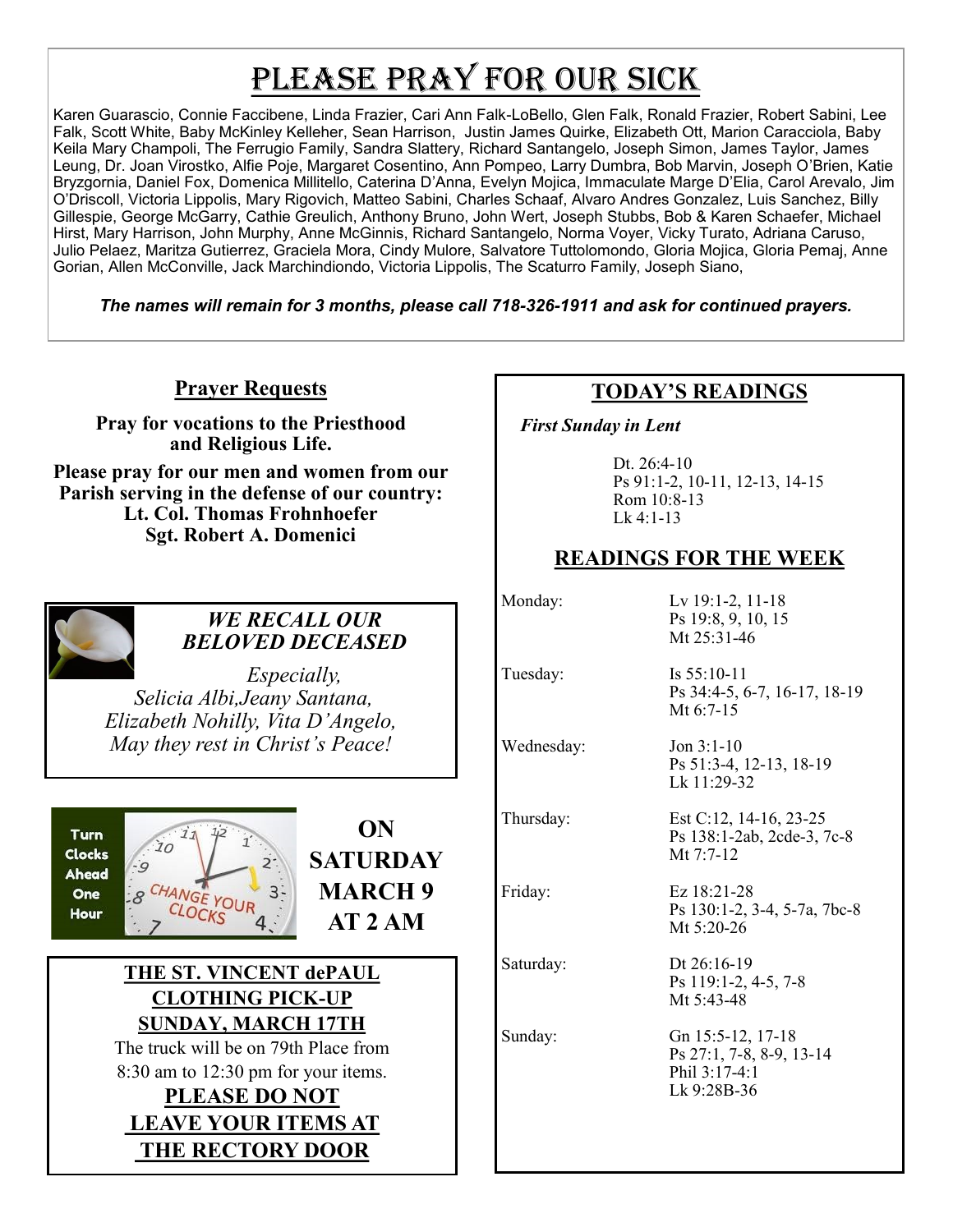# **LENTEN REGULATIONS**

Once again, the celebration of Christ's Passion and Resurrection draws near. In our preparation for Easter, the Church invites us to observe the penitential and grace-filled season of Lent which commences on March 6, 2019 with the observance of Ash Wednesday. Lent is a time of renewal for the entire Catholic community. It is also a time of spiritual accompaniment as we assist the catechumens and candidates who will be welcomed into communion with the Church during the Easter Season. In order to assist the faithful of the Diocese of Brooklyn to take full advantage of the Lenten season, our Bishop, Most reverend Nicholas DiMarzio wishes to draw attention to the following:

**ABSTINENCE** - All the faithful who have reached 14 years of age are required to abstain totally from meat on Ash Wednesday and the Fridays of Lent.

**FASTING** - All the faithful between the ages of 18 and 59 inclusive are bound to fast on Ash Wednesday and Good Friday. This practice involves limiting oneself to a single full meal and avoiding food between meals. Light sustenance may also be taken on two other occasions during the day.

**EASTER DUTY**- After they have been initiated into the Most Holy Eucharist, all the faithful are bound by the obligation of receiving Holy Communion at least once a year. This precept must be fulfilled during the Easter season, unless for a good reason it is fulfilled at another time of the year. By special indult, in the United States, the period for fulfilling this precept has been extended to include the period beginning the First Sunday of Lent (March 10, 2019) to the celebration of Pentecost (June 9, 2019).

### **WE WISH TO THANK**

all those workers and participants who helped make Irish Night such an enjoyable event. See you again, next year!

#### **PARISH REGISTRATION**

 Very often, people come to the Rectory asking for a certificate or letter attesting to their being active members of our Parish. That's hard for us to do, if there is no record of their being registered.

 All families worshiping here at St. Margaret's are encouraged to register with the Rectory Offices. All you have to do is complete the following information and drop it into the collection basket. We'll take it from there.

 $\mathcal{L}_\text{max}$ 

| Name:    |  |
|----------|--|
|          |  |
| Address: |  |

Phone #:  $(\_\_\_\$ - $\_\_\_$ -

## **Sexual Abuse Reporting**

Call the toll-free, NY State hotline, **1-800-342-3720,** or the toll-free, Diocesan number, **1-888-634-4499,**

to report *any possible sexual abuse of children or adults* by anyone. Both lines are confidential.

#### **THE ST. JOHN'S UNIVERSITY SPEECH AND HEARING CENTER**

 will be offering **"Hearing Aid Help"**  through May 6th. This is a **FREE** service and is available for anyone who has a hearing aid and may be experiencing some difficulty caring for it or using it.

 Please call the center, **718-990-6480** to schedule an appointment. The Speech and Hearing Center is located at 152-11 Union Turnpike, Flushing NY.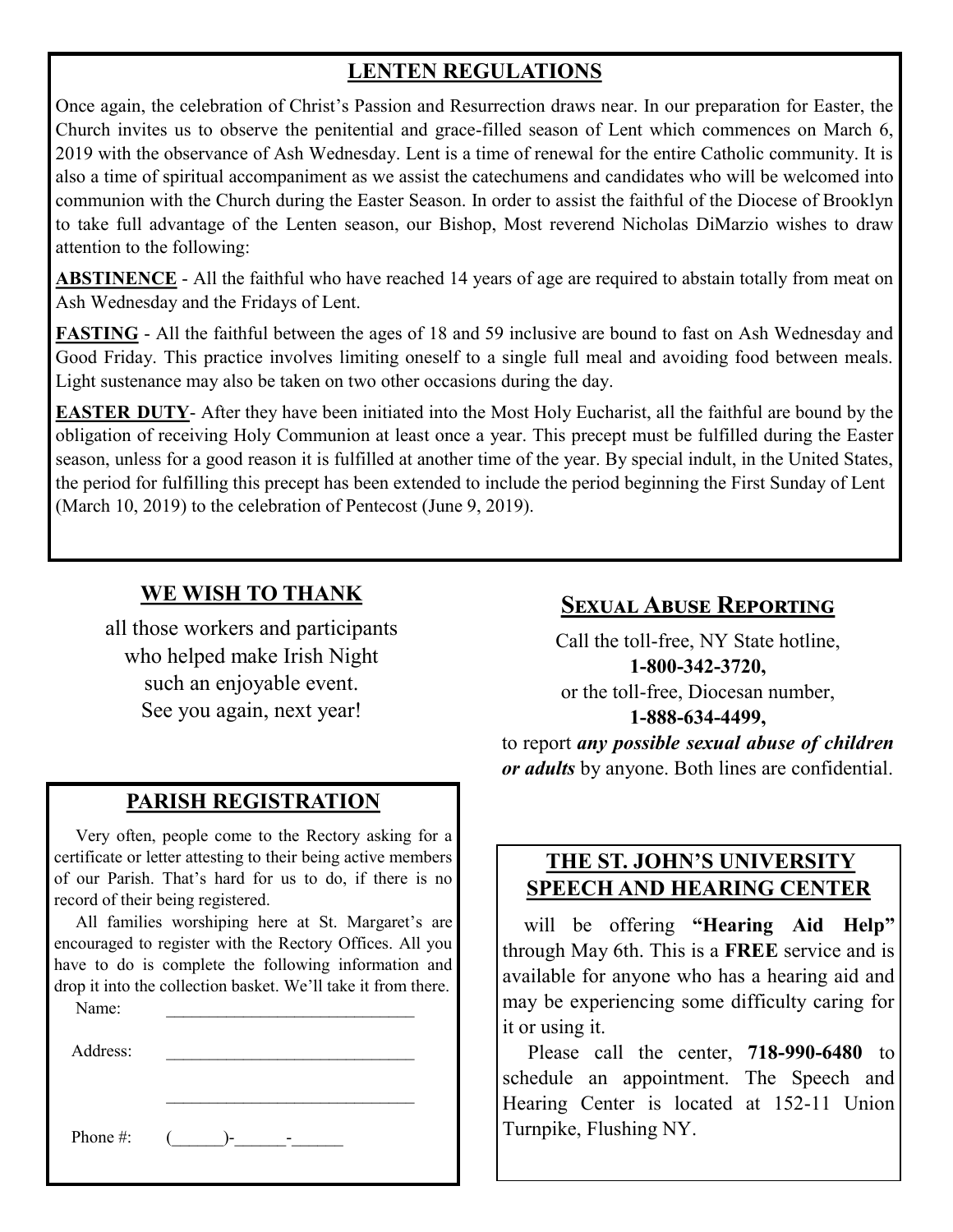# **~ St. Margaret Gift Shop ~**

Wednesdays, 12:00 - 4:00 pm Saturdays, 4:00 - 5:00 pm and Sundays, 9:00 am - 1:00 pm

We have a selection of religious goods: Rosaries - Medals - Gifts Crucifixes - Statues - Bibles other books **AND MORE!**

If we don't have it, we'll try to get it for you. The Gift Shop is located in the rectory. Please use the red side door in the parking lot. If the door is closed, please knock.

Contact us: **StMargGiftShop@yahoo.com**

#### *~ Use Your Envelopes ~*

 Please use your donation envelopes. We send out over 900 each mailing, costing the Parish (you!) several hundred dollars each time, but it appears that less than one sixth are being used. We cannot issue annual donation statements for tax purposes unless we have information provided on the envelopes.

 *Families who do not use their envelopes will be deleted from the mailings during 2019.*

 We have been updating and improving our recording system and now have it up and running to **issue contribution statements. Please call the Rectory to get your statement.**  We will issue it as soon as we can. Please be patient.

Our **Scouts are collecting** food to support The **St. Vincent dePaul Pantry.** Bring your canned or dried foods to any Mass and leave them in the main vestibule. **~**



**Maggie's Little Theater** will present **"NOISES OFF"** this spring. More information and performance dates on Page 6 of this bulletin.

# **~ Monthly Memorial Mass ~**

 A **bi-lingual (English and Italian) memorial Mass**  with music is celebrated each month for the repose of the souls of those who were buried from our church during the preceding month.

 While we no longer celebrate private memorial Masses, families who wish to have an annual or "month's mind" Mass offered for a loved one can join in this monthly celebration. Please contact the Rectory at 718-326-1911 to make the arrangements.

 **The next memorial Mass will be celebrated at 11:45 am. Saturday April 13.** 



# **THE ST. VINCENT FOOD PANTRY**

is located in the Convent 66-25 79th Place

#### **The Pantry is open every WEDNESDAY AND SATURDAY from 10:00 am to 12:00 Noon.**

*Our Food Pantry is in need of coffee, bottled juice, cooking oil, mayo, sugar and canned fruit. As always, thank you for your generosity!*

#### **CALLING ALL WOMEN OF THE PARISH AGES 25 - 100+**

Here is a chance to strengthen your faith and your relationship with God.

This is a wonderful gift that each of you deserve! Please come join us for the Women's Cursillo weekend April 4-7, 2019 at St. Josephat's in Glen Cove, NY. The Cursillo is a structured weekend. It consists of a series of talks and discussions, which offers you the opportunity to work at getting to know yourself, discover your strengths, figure out what place God plays in your life, and get closer to Him. The weekend offers you the guidance to blend your love

of God with your environment when you re-enter your everyday world. For more info contact Julie Charles, **917-402-0800** or Ann Marie Dodd, **516-236-0586.**